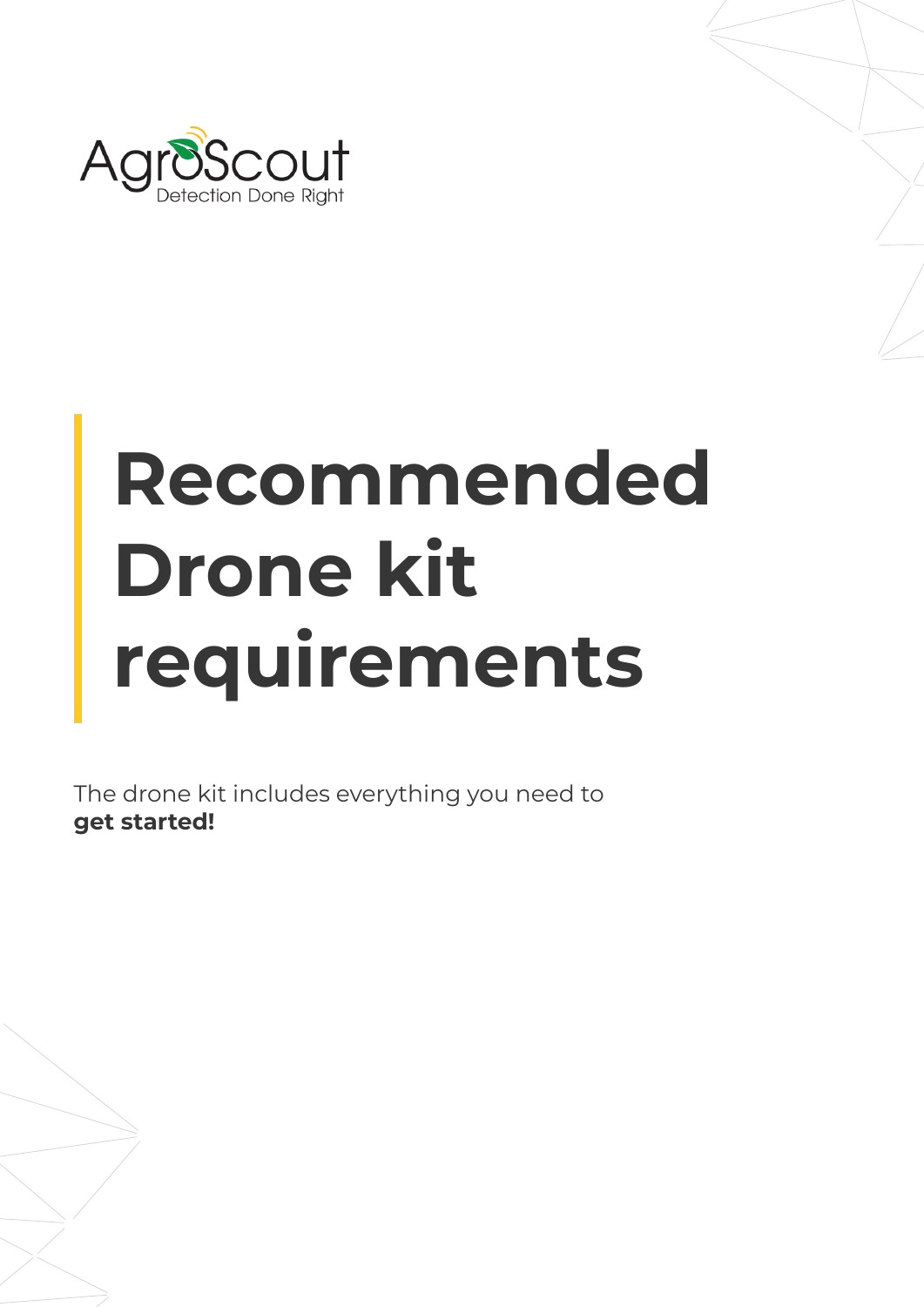

## **DJI Air 2S Drone kit**



1 X DJI Air 2S drone - **RC Pro Remote Controller bundle is highly recommended**

**Our recommended drone kits:**

1 X DJI Air 2S Fly More Kit

1 X Android Tablet - If not using the DJI RC PRO controller. (Android 6.0 or above is required, a recent 2 years model is recommended)

2 X DJI Air 2S batteries (total of 5)

2 X SanDisk Extreme / Extreme Pro - 128GB MicroSD Memory Card

1 X Hard Carrying Case for the drone, remote, batteries, and accessories

1 X Landing Pad (110cm / 43" is recommended)

[Learn](https://www.dji.com/air-2s?site=brandsite&from=nav) More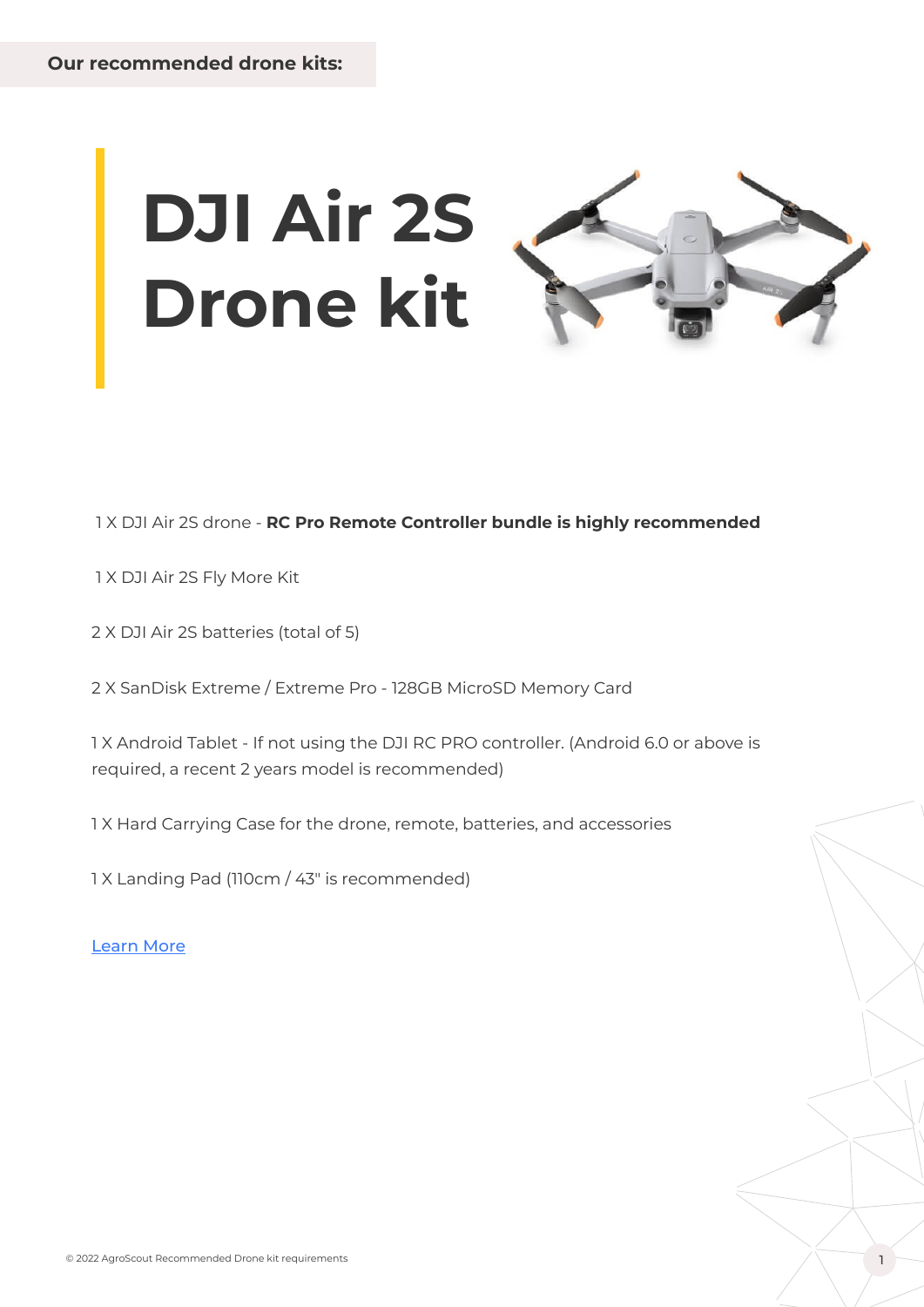### **DJI Mavic 2 Pro Drone kit**



1 X DJI Mavic 2 Pro drone - **Smart Controller bundle is highly recommended**

1 X DJI Mavic 2 Fly More Kit

**Our compliant drone kits:**

2 X DJI Mavic 2 batteries (total of 5)

2 X SanDisk Extreme / Extreme Pro - 128GB MicroSD Memory Card

1 X Android Tablet - If not using the DJI smart controller. (Android 6.0 or above is required, a recent 2 years model is recommended)

1 X Hard Carrying Case for the drone, remote, batteries, and accessories

1 X Landing Pad (110cm / 43" is recommended)

[Learn](https://www.dji.com/mavic-2?site=brandsite&from=recommended) More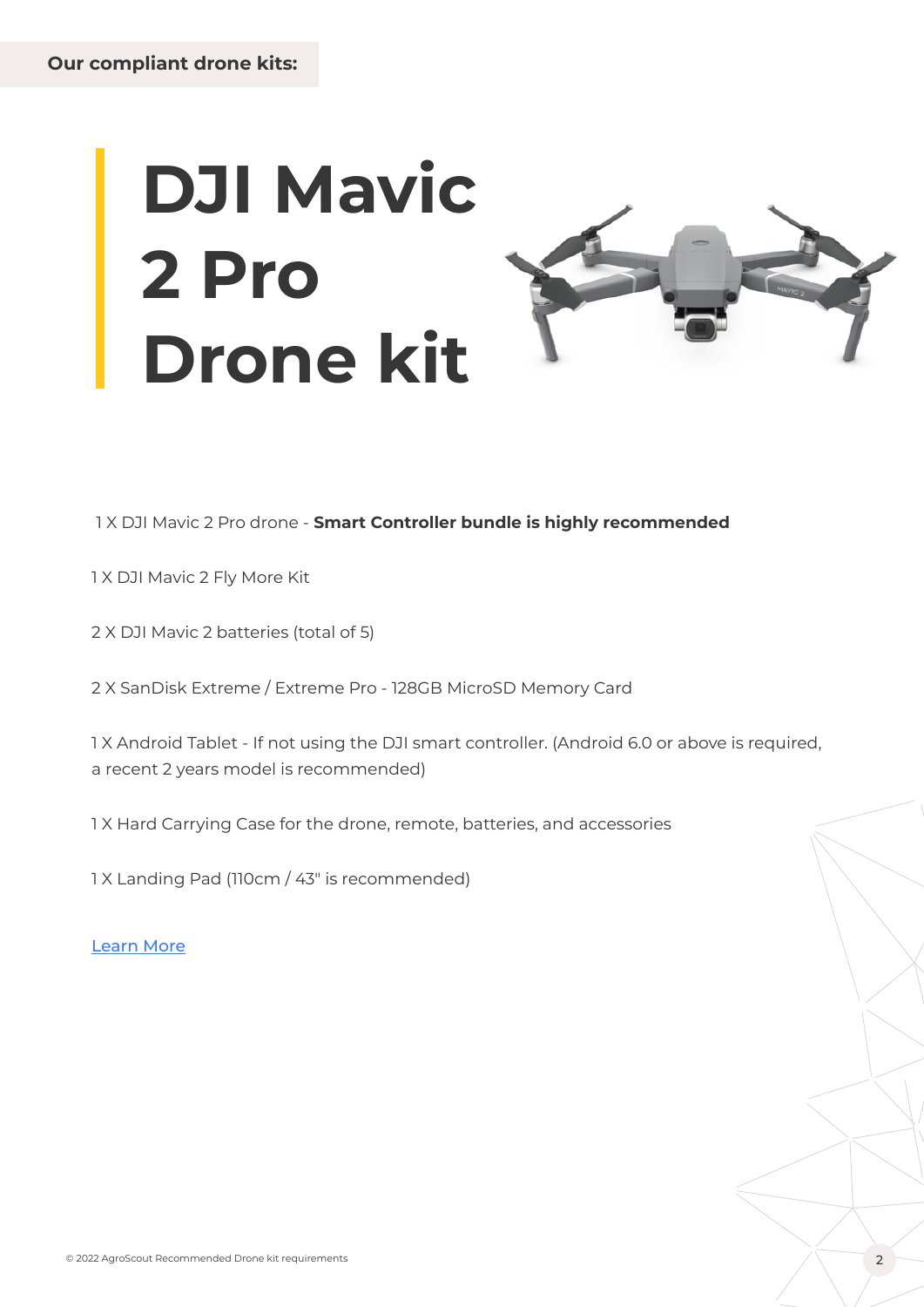### **DJI Phantom 4 Pro V2 Drone kit**

1 X DJI Phantom 4 Pro V2 drone (standard remote kit)

4 X DJI Phantom 4 Pro batteries (total of 5)

1 X DJI Battery Charging Hub for Phantom 4

1 X SanDisk Extreme / Extreme Pro - 128GB MicroSD Memory Card

1 X Android Tablet - (Android 6.0 or above is required, a recent 2 years model is recommended)

1 X Hard Carrying Case for the drone, remote, batteries, and accessories

1 X Landing Pad (110cm / 43" is recommended)

[Learn](https://www.dji.com/phantom-4-pro-v2?site=brandsite&from=nav) More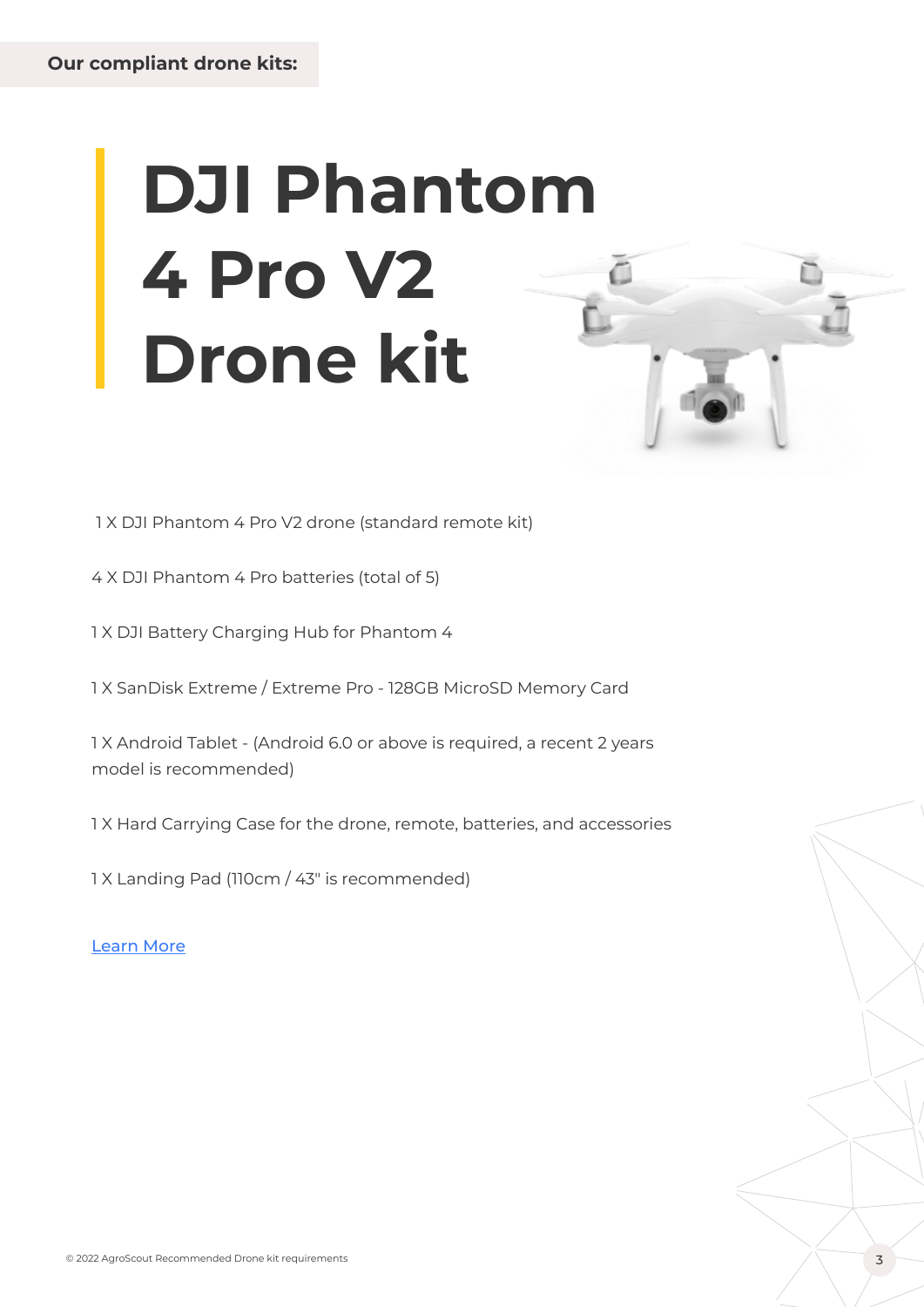### **Drone Comparison**

1-inch CMOS Sensor

MasterShots

5.4K Video

12km FHD Transmission

Obstacle Sensing in 4 Directions

ADS-B

Hasselblad Camera

20 MP 1-inch CMOS Sensor

10km 1080p Video Transmission

31-Min Max Flight Time



Omnidirectional Obstacle Sensing

Hyperlapse

1'' CMOS Sensor 4K/60fps Mechanical Shutter 5 Directions of Obstacle Sensing Dual Band 10km Video Transmission 30-Min Max Flight Time